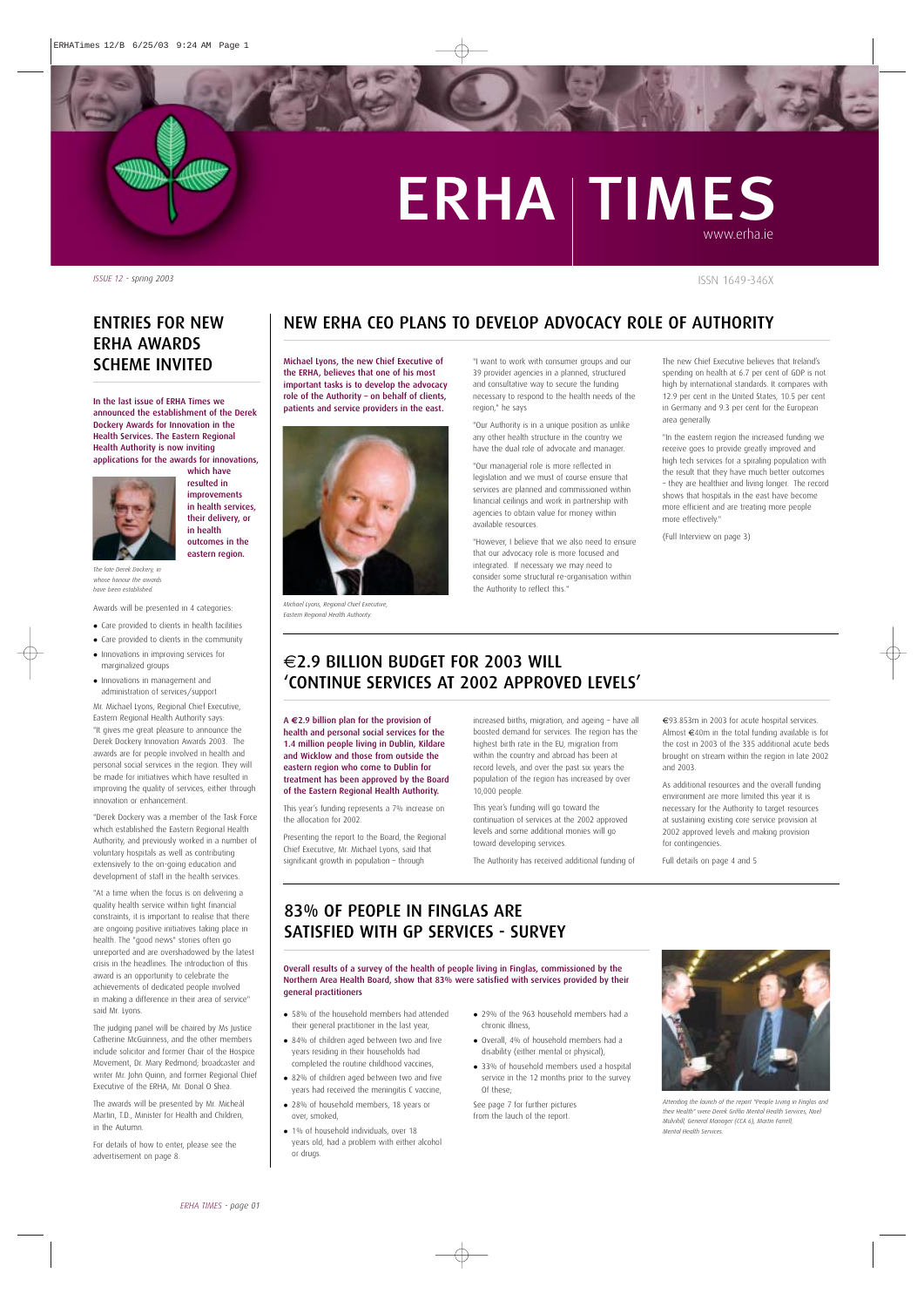## FIRST PRESIDENTIAL VISIT TO THE CENTRAL MENTAL HOSPITAL



*Ald. Joe Doyle Chairman of ERHA and Cllr Andrew Doyle Chairman of ECAHB With President Mary McAleese.*

The President, Mrs. Mary McAleese, visited the Central Mental Hospital at Dundrum, Co. Dublin, recently. This was the first presidential visit to the Hospital since it was founded in 1850.

The President met with staff and residents of the Hospital, visited the Male Hostel, the Female Unit and viewed an exhibition of patient art and woodwork.

Mrs. McAleese said that she welcomed the opportunity to visit the facility particularly at a time when the hospital is undergoing a great degree of change and redevelopment. She wished the organisation every success with its redevelopment, anticipating that it will bring great fulfilment to both staff and patients.

President McAleese paid tribute to the efforts of the staff of the hospital, who have been instrumental in the rehabilitation of many patients, and in particular she praised an exhibition of patients' Arts and Crafts.

Cllr Andrew Doyle, Chairman of the East Coast Area Health Board thanked the President. He said: "It is apt that the President chose to visit the Hospital in Spring, a time of rebirth, as the Central Mental Hospital itself is currently in the process of redevelopment. The development of a national forensic psychiatric service is a key concern needing careful attention.

"I am sure all who visit here, or simply pass by, are very struck by the fact that this hospital is surrounded by very high walls. The whole issue of mental illness is also surrounded by unseen and unspoken high walls. President, your visit here today is equally welcome as another ongoing part of the battle to break down the walls of ignorance and fear which surround the issue of mental illness".

## DISPROPORTIONATE USE OF HOSPITAL SERVICES IN THE EAST BY PEOPLE FROM OUTSIDE THE REGION IS A MAJOR CHALLENGE.

Mr. Michael Lyons, the new regional CEO, sees the disproportionate use of hospital services in the east by patients from outside the region as one of the major challenges facing the Authority.



*Michael Lyons, Regional Chief Executive, Eastern Regional Health Authority.*

"I believe that if people from the east are not to continue to be severely disadvantaged when seeking elective treatment we need to start thinking of referral protocols for GPs and hospitals from outside the region."

Another challenge facing the ERHA is the need to balance the cost of new high technology treatments and very expensive medicines against the legitimate needs of other sectors such as mental health. He believes there has been an imbalance in the investment in psychiatry, which needs to be redressed.

Michael Lyons sees mental health as a priority area for development and says that the Mental Health Strategy, which the ERHA is at present drawing up and which will concentrate on building on existing services, is the starting point. He would like to see consultants take responsibility for managing their own budgets within agreed limits.

"A key issue of reform in the context of the consultants' contract is the need for greater accountability by consultants over the resources they use. This would empower consultants through participation in the running of the hospital. It's a much more integrated model, a partnership approach.

"Another imperative is the development of integrated care paths through the system for all client and patient groups. We want to integrate all levels of care so that the interdependency in the system is recognized and there are structures and arrangements to ensure that they complement each other. The need for this is very obvious, for example, in the care of the elderly."

In providing services to older people, the ERHA emphasis is on home care, supporting people within their own homes, which is where they wish to be. This may involve round-the-clock packages of care, assistive technology or funding relatives to put care packages in place.

"Our emphasis will be on the social model of care as against the medical model of care. We will be spending over €50 million this year in partially or fully funding over 3,000 private nursing home beds in addition to the 2,200 extended care places in health board and voluntary homes.

However, this is just part of the continuum of care for older people. He believes that one of the keys to the shift to home and community care would be to have a discharge plan ready before the patient goes into hospital. The GP

would be involved and the discharge plan could include step-down facilities or home care.

Michael Lyons believes that despite individual difficulties people may encounter they are generally pleased with the health services they receive.

"I think this is a tribute to the dedicated and committed staff which we have delivering and managing our health services. Our staff are our greatest asset and one of the greatest risks which we face is that they may feel demoralised by a constant emphasis on shortcomings in the services. Of course there are shortcomings but it is easy to concentrate on these and forget the really wonderful work being done both in the areas of health and personal social services.

"A recent survey of users of health services in the east carried out by a professional independent company, Research & Evaluation Services, showed that 95 per cent were satisfied with general practice, 90 per cent with hospital in-patient services, 93 per cent with outpatient hospital services and 74 per cent with A & E services.

"Similar findings emerged from a survey of patients' experiences of hospital care carried out by the Irish Society for Quality and Safety in Healthcare

"Our objective is to constantly improve services but we must remember that within current financial constraints a very high level of patient care is being delivered."

## Inside this issue...



04 A €2.9 billion plan for the provision of health and personal social services for 1.4 million people



07 Two Hospitals curtail smoking



07 The number of radiotherapy treatments at St. Luke's Hospital has increased by 6,136



08 How to enter for the Derek Dockery Awards

## WHERE TO FIND US

The ERHA Times is published quarterly by the Eastern Regional Health Authority, Mill Lane, Palmerstown, Dublin 20.

We can be contacted by phone at 01 620 1830 or email at ndowling@erha.ie

We are delighted to consider for publication photographs or other items of interest from any of our service providers. Please submit them to the address above. Unfortunately we cannot guarantee either to publish or to return submitted items, but we will do our best.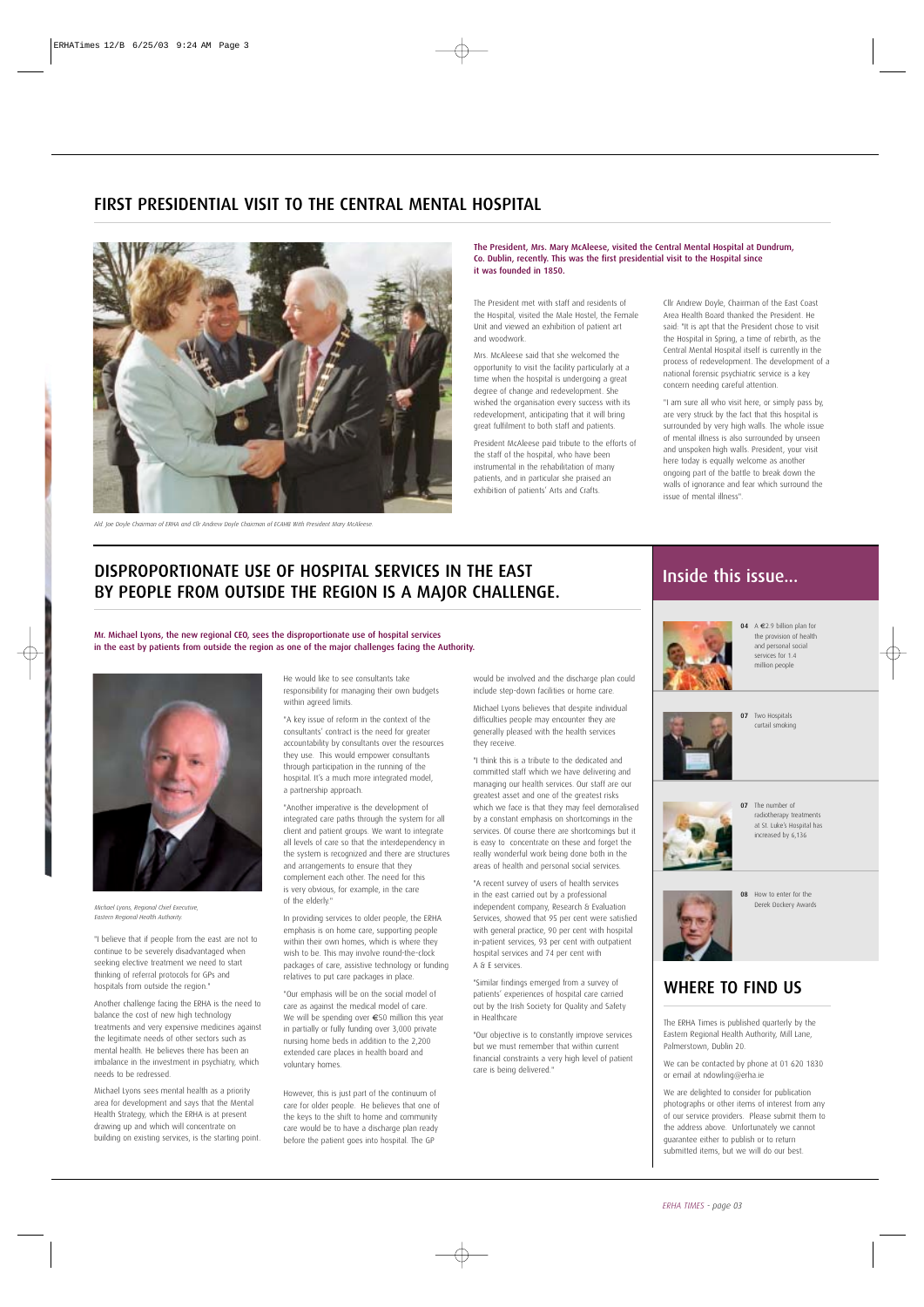## ERHA AGREES  $\in$  2.9 BILLION PLAN FOR HEALTH AND PERSONAL SOCIAL SERVICES

The ERHA is spending €2.9 billion on funding a large range of health and personal social services this year.



*The 2003 priorities in heroin treatment services include expanding the number and range of services for persons under the age of 18. There are 68 treatment clinics within the eastern region. Among existing services is Hyper, a dedicated programme for young people, aged 18-25, who have an established drug dependency but who are now drug free. It is an integral part of Soilse, the Northern Area Health Board's Addiction, Rehabilitation and Training Centre. The Hyper programme includes modules in addiction recovery, personal development, computer and recreational skills, career guidance, art and journalism, including the production of the magazine Hyper. Pictured are, left to right, Paul Colman, Hyper Project Worker, Sandra Burke, Editor, Hyper magazine, Ray Henry, Chairman, National Drug Strategy Team, Cllr. Christy Burke, NAHB and Maureen Windle, Chief Executive, NAHB, at the launch of Hyper Magazine.*



*The country's longest surviving single lung transplant recipient Brendan Mc Loughlin returned briefly to James Connolly Memorial Hospital in Blanchardstown this year to celebrate the tenth anniversary of his new lease of life with the medical team who made it possible.* 

*Brendan, who's 35 and from Stranorlar in County Donegal, presented Dr. Conor Burke and his team with a piece of Waterford Crystal as a token of his appreciation of their work. Brendan is not only the longest surviving Irish single lung transplant recipient, he is one of the world's longest surviving. Speaking at the presentation in JCMH Mr. Mc Loughlin said " I want to say thank you to the team for all their work and to give something back. They worked above and beyond the call of duty and I was given a new life by the operation. Life is 100% better. Now I have options where I didn't have any before".*

#### *(Continued from page 1)* Acute hospitals

There were over 1.45 million patients treated in the acute hospitals in the east in 2002. The Authority has received a total of €9.450m to support the consolidation of these acute hospitals services.

This funding will be divided between agencies to assist them in meeting the increased costs of current levels of activity and to fund service developments agreed in 2002.

Included within this funding is €1.4m in respect of the continued provision of designated national specialty services and €0.05m in support of services for Children in Hospital Care.

Additional funding of €0.732m has been provided to the Authority to meet the full year costs associated with the recruitment in 2002 of additional consultants in emergency medicine and consultant anaesthetists under the Winter Initiative established in 2000/01.

Additional funding of €0.740m has been made available in 2003 as part of a structured programme of investment in the development of renal dialysis services nationally in line with increasing demand for these services.

An additional €4.544m has been provided for the lung transplant programme in the Mater and St. Vincent's Hospitals. This will allow for the further roll out of this programme to include transplantation as well as pre- and postoperative care. Funding has also been included to meet the costs of developing the cystic fibrosis register and agreed work undertaken by the Alpha 1 Foundation towards lung disease research.

Additional funding of  $\in$  1.4m has also been provided to support the work of the other national specialist services located with the region. Funding will be used to further support and consolidate the work of these programmes in line with priority commitments.

An additional allocation of €1.150m will go towards funding for six additional consultant cardiologists appointed last year and the implementation phase of the National Programme in General Practice for Secondary Prevention of Cardiovascular Disease.

A key development to be commenced in 2003 is the preparation of an acute hospital strategy for the region. This task will be carried out in association with the providers and will in the first instance concentrate on detailed mapping of the services and resources currently in place within the region.

#### Cancer services

Cancer services will be greatly enhanced with the provision of an additional €9.78m.



 A sum of €0.750m will be allocated to Our Lady's Hospital, Crumlin, to support their work as the national centre for paediatric oncology and also to support the National Centre for Medical Genetics for the development of a nationwide cytogenetic service for people with leukaemia and funding of the hereditary breast and ovarian cancer services.

In keeping with the Comhairle na nOspidéal report on haematology, an additional consultant haematologist will be appointed in 2003 between St. Vincent's Hospital and St. Michael's Hospital and St. Columcille's as well as a post between AMNCH and Naas General Hospital. To reflect the increasing demands and changes in the management of lung cancer, an additional post in St. James's Hospital has been identified.

#### Maternity services

The Authority is commissioning regional, tertiary and national specialist services from the three maternity hospitals in the region.

A sum of €0.026m has been provided to facilitate the upgrade of the Domino Home Birth Service in the National Maternity Hospital.

The Authority will seek to establish closer liaison between the intellectual disability agencies and the maternity hospitals in order to give greater support to families who have a child born with an intellectual disability.

#### Palliative care

Palliative care services are commissioned from specialist palliative care units, acute hospitals and home care teams.

The priority for the Authority in the area of palliative care in 2003 will be funding for the Louis and Zelie Martin Hospice in Blackrock. The Authority has received an allocation of €0.701m towards the development. Discussions will begin between the Authority and the hospices concerning a gradual expansion of the home care service to those with non-malignant conditions.

An amount of €0.580m will be provided to hospitals providing cytology and colposcopy services. This relates to additional costs associated with the introduction of liquid based cytology (LBC).

#### Health promotion

Most of the health promotion funding centres on the cardiovascular strategy. Other health promotion initiatives this year include:

- A pilot project for pregnant women who smoke is planned for this year to assist them to quit smoking.
- METTE FILE E E

*The new asylum seekers' reception centre at Balseskin. During 2003, there will be ongoing consolidation and evaluation of existing programmes for asylum seekers.*



*Lusk Community Unit – an allocation of €2.738m has been made for the provision of service within the community nursing units in the region under this year's service plan. This allocation will be used to meet the costs of the unit in Lusk, as well as another in Maynooth and to facilitate the full opening of the new unit in Leopardstown Park Hospital.*

- The extension to other hospital emergency departments of the alcohol-screening programme currently taking place at the Mater Hospital which identifies and offers interventions to heavy drinkers presenting to hospital emergency departments.
- An intervention programme will be developed to increase awareness and factual knowledge about alcohol related harm in pregnancy.
- Interventions to address the increasingly serious problem of underage drinking are also being developed.
- A national injury prevention strategy to co-ordinate action on injury prevention. The health needs of asylum seekers/refugees

will be addressed Measures will be taken to promote sexual health

and safer sexual practices and a sexual health strategy for the region will be developed.

A sum of €0.150m has been allocated for the development of suicide prevention strategies in 2003.

#### Primary care

The Authority will allocate an additional €14.684 million for service developments in primary care in 2003. The range of primary health care services provided in 2003 includes health promotion, disease prevention and acute episodic care, continuing care of chronic conditions, education and advocacy provided among others by 734 GPs, 427 public health nurses, 186 practice nurses and 402 community pharmacists. This year funding will allow for the following:

- The costs of existing levels of service. The enhancement of out of hours
- GP cooperatives.
- Implementation of the three Primary Care Teams
- The enhancement of community based services of patients with Hepatitis C
- Enhancement of oral surgery and restorative services
- Improved immunisation uptake in areas of low uptake
- Development of a retinopathy service for diabetic patients.

#### Children and families

In addition to commissioning the wide range of existing services for children and families, the Authority will spend an additional €3.392m for service developments in 2003. This will fund:

 €0.600m for the full year costs of the Youth Advocacy Project commissioned last year and running in the Northern Area Health Board.

#### Mental Health

One of the key priorities for the Authority in 2003 will be to produce a Mental Health strategy. This will outline key developments and strategies to improve the mental health status of the population covering the spectrum of preventative, primary care responses, treatment and rehabilitation options for persons with mental illness.

In addition to the existing range of services in acute units, day hospitals, long stay care and community accommodation, an additional €1.645 million us being spent in 2003 on:

- Support to voluntary organisations
- Suicide prevention strategies
- Enhancing community development.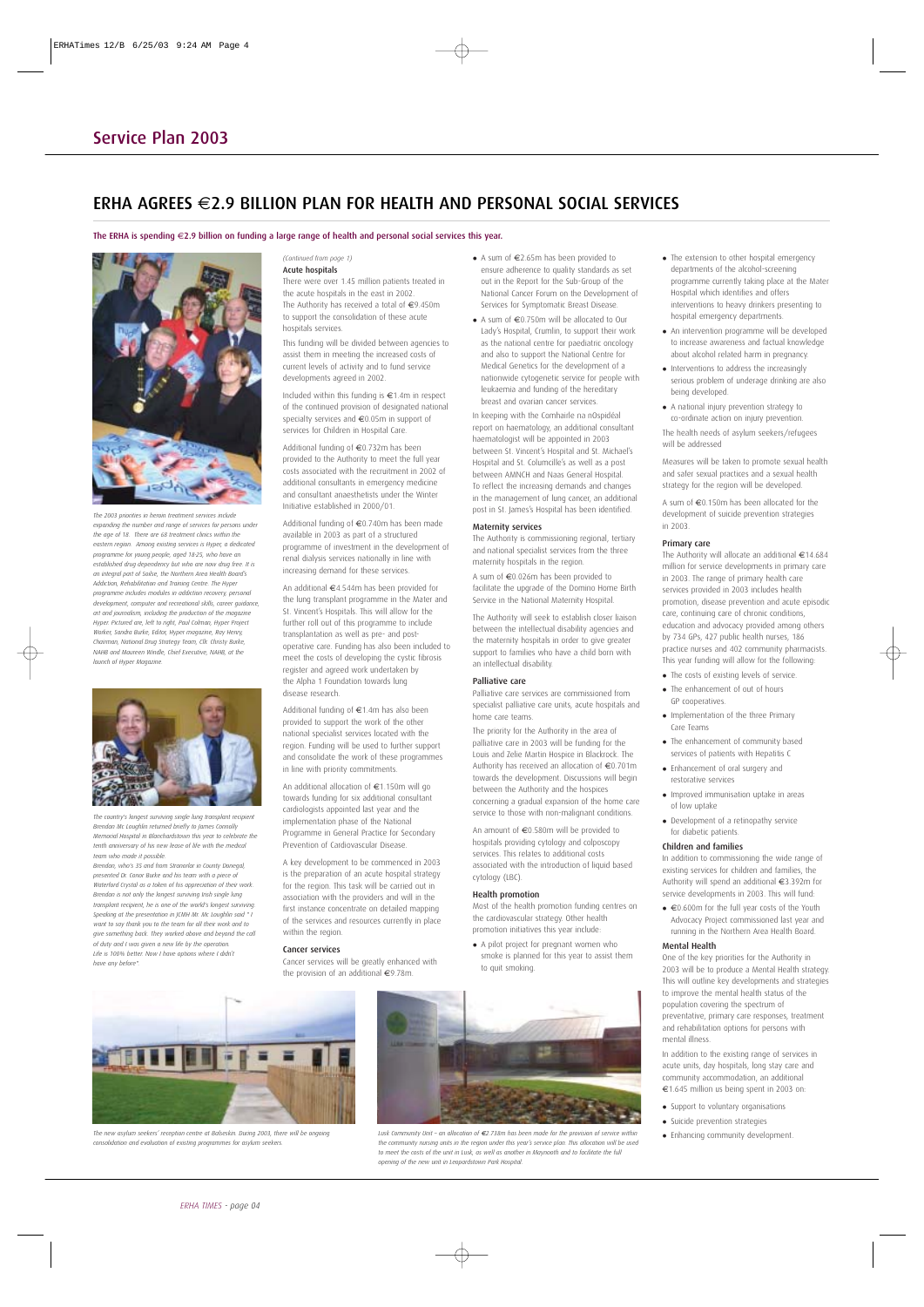

*In addition to funding existing day services for 8,964 persons with intellectual disability, residential services for 2,798 persons and respite care for 1,548 persons an additional €4.277m will be spent on developing services this year. The Brambles, a new respite service for persons with Intellectual Disability in Newcastle Co Wicklow, opened last year – here, Cllr. Andrew Doyle of the ECAHB attends the opening with Mr, Harry Cullen, Chairman of the Co. Wicklow Association for the Mentally Handicapped.*

- €0.804m towards the cost of the implementation of the Youth Homelessness Strategy, including the provision of aftercare services. This funding will be used towards two priority initiatives for 2003, including:
- Part funding of the Caretakers Project, to be run by Focus Ireland, providing emergency accommodation to young people with addiction problems.
- Part funding of a Through Care Service to be provided in Lefroy House by the Salvation Army.
- €0.060m for the prevention of violence against women.
- €0.590m for child and adolescent psychiatry, including
- €0.300m towards a Consultant Led Team
- €0.200m towards the development of Core Team in Children's Hospitals

 €0.090m Enhancement of Existing Teams €1.200m has been provided to develop services for children with Autism.

#### Older persons

Services for older persons in the region are provided by the three Area Health Boards, voluntary hospitals, agencies and community groups. An allocation of €2.738m has been made for the provision of service within the community nursing units in the region. This allocation will be used to meet the costs of the units in Lusk, Maynooth and to facilitate the full opening of the new unit in Leopardstown Park Hospital.

An allocation of €0.225m has been provided to commence the development of the programme to prevent elder abuse in 2003.

An allocation of €3.823m has been made to address service pressures and maximise rehabilitation services for older people and to improve community support structures specifically geared towards the support of older people in their homes. To achieve this the Authority will fund the following programmes:

 Home First – Programme to develop Homebased packages of care.

These packages enable older people to return home following discharge from hospital. The package of care is agreed with the older person and their family after a comprehensive assessment of their need. The package of care is regularly reviewed to ensure it is meeting the current needs. Home First is now developing a seamless and integrated partnership between the primary care team, other agencies and the acute hospital to ensure the delivery of quality

care for older people. The Authority intends to fully implement the Home First projects in the Northern Area Health Board and the East Coast Area Health Board in 2003.

• Home First

Programme to develop Assistive Technology for older people at home. Assistive Technology is very effective in supporting the independence of the vulnerable older people living at home. It is proposed to expand this service to support a further number of older people in 2003.

Community Reablement Unit

The Authority will meet the full year costs of this unit, work on which commenced in 2002. The unit provides a 26 bed step-up facility in south west Dublin. The key aim of this service is to provide a rehabilitation service for older people without necessitating an acute hospital admission. Access is through out-patient clinics, community services and primary care.

#### • Stroke Care

The Authority will meet the full year costs of the new stroke beds put in place in James Connolly Memorial Hospital and St Mary's Hospital, Phoenix Park. A registrar to work specifically on stroke services between St Vincent's University Hospital and the Royal Hospital, Donnybrook will be funded

#### • Specialist Clinics

The Authority will meet the full year costs of the falls and osteoporosis clinics opened in St James's Hospital in 2002.

#### Psychiatry of old age

A sum of €0.300m is available to meet the full cost of additional residential services for the psychiatry of old age.

#### Intellectual disability

In addition to funding existing day services for 8,964 persons with intellectual disability, residential services for 2,798 persons and respite care for 1,548 persons an additional €4.277m will be spent on developing services this year.

#### Autistic Spectrum Disorder

The Authority will establish an Implementation Committee to review Services for Persons with Autistic Spectrum Disorder. The enhancement of services to this client group based on the review will involve working with intellectual disability agencies across the region to improved planning, co-ordination and delivery of autism specific services for children, adults and their families.



*President McAleese at the opening of Woodlands Park Gardens at James Connolly Memorial Hospital – the gardens are designed for the hospital's elderly patients. Under this year's service plan, an allocation of €3.823m has been made to address service pressures and maximise rehabilitation services for older people and to improve community support structures specifically geared towards the support of older people in their homes.*

#### Physical and Sensory Disability

An additional amount of €6.775 million has been provided for services for persons with Physical and Sensory Disability 2003.

#### Addiction

The 2003 priorities in heroin treatment services include expanding the number and range of services for persons under the age of 18. There are 68 treatment clinics within the eastern region.

This is an increase of 11 clinics (19%) for 2002, compared to 2001, and 14 clinics, (25%) compared to 2000. At the beginning of this year, there were 6,449 people on the Central Treatment List; this represents an overall increase of 831 nationally (15% increase on 2001) and 23.5% since 2000

In 2003 the priorities will be to:

#### Asylum seekers

During 2003, there will be ongoing consolidation and evaluation of existing programmes for asylum seekers, as well as towards addressing means of establishing stronger links with primary health care, mental health and other relevant services, and working towards enhancing services for asylum seekers

#### Traveller

An amount of €0.221m was allocated to fund further developments under the Traveller Health Strategy.

An additional once off €0.200m was allocated towards Pavee Point Traveller Centre for the purpose of training and capacity building in relation to the replication of Primary Health Care Traveller projects.

#### Adult homelessness

€0.923m has been made available in 2003 for adult homelessness. During 2002 there has been considerable development of services within adult homelessness and in 2003 these will be consolidated, expanded and monitored with an emphases on the following:

- A community detoxification service will be funded on a pilot basis initially within an existing homeless service and evaluated.
- Mental health services will be forthcoming to address the needs of homeless people across the region within each Area Health Board.



*International soccer star Niall Quinn presented over €700,000 to our Lady's Hospital for Sick Children, Crumlin, after his benefit match last year . A sum of €0.750m will be allocated to the Hospital under this year's service plan to support their work as the national centre for paediatric oncology and also to support the National Centre for Medical Genetics for the development of a nationwide cytogenetic service for people with leukaemia and funding of the hereditary breast and ovarian cancer services.* 



*The Authority's Cardiovascular Hospital working group has identified chest pain assessment as a key objective for the Regional Action Plan. Here Mr. Micheal Martin, T.D., Minister for Health and Children, opens the Chest Pain Clinic in St. James's Hospital, with left, Ms. Geraldine McMahon, Consultant in Emergency Medicine, and Ms. Miryam Duffy, Cardiology Nurse Manager. Under this year's service plan, an additional allocation of €1.150m will go towards funding the implementation phase of the National Programme in General Practice for Secondary Prevention of Cardiovascular Disease.*



*Most of the health promotion funding centres on the cardiovascular strategy. Healthy eating is part of the health promotion message in the region. Here Irish soccer legend Paul McGrath and two young friends help to get the message across during National Healthy Eating Week*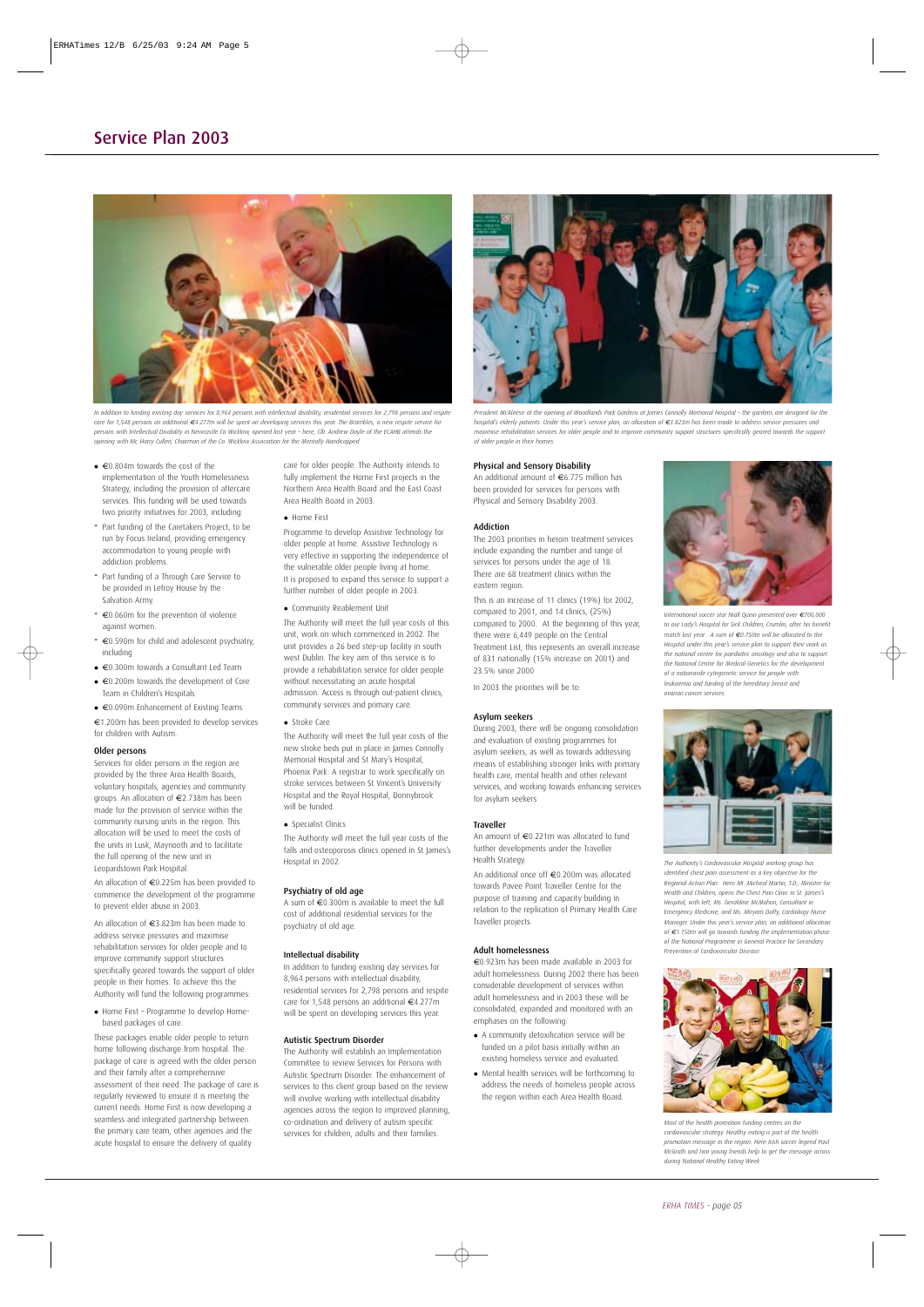## MINISTER LAUNCHES CLINICIANS' GUIDE TO ANGINA

Cardiovascular disease is the single largest cause of death in Ireland, leading to almost a quarter of all deaths at all ages. For men under 65 it is the main cause of death, while for women under 65 it is the second highest cause of death after cancer.



*Pictured at the launch of the Clinician's Guide to Angina at St. James's Hospital were Mr. Micheál Martin, T.D., Minister for Health and Children, second from left, and the co-editors of the Guide, (from left to right) Dr. Ross T. Murphy, /Department of Cardiological Sciences, St. George's Medical School, London, Dr. Emer Shelley, National Heart Health Advisor, and Prof. Michael Walsh, Consultant Cardiologist at St. James's Hospital.*

Of the many Irish people affected by cardiovascular disease, half suffer from angina severe chest pain caused by the narrowing of coronary arteries. In recent years angina has become an increasingly common diagnosis in patients being admitted to coronary care units (CCUs) and medical wards in Ireland.

It is against this background that a new Clinicians' Guide to Angina has been created by a group of clinicians in Ireland and the UK, including medical experts from St. James's Hospital, Dublin. The guide is the first comprehensive manual of its type, pulling together opinions and analyses from different disciplines in order to inform and advise a broad range of clinicians.

Professor Michael Walsh, Consultant Cardiologist at St. James's Hospital, and co-editor of the guide said: "The aim of the Clinicians' Guide is to contribute to the educational needs of a broad range of health professionals involved in the management of patients with cardiovascular disease, such as physicians with an interest in cardiology, general internal medical physicians, doctors in training and staff involved in the management of patients in coronary care units and intensive car units (ICUs). "

Speaking at the launch of the guide at St. James's Hospital, the Minister for Health and Children, Micheál Martin, T.D., said that since 1999, when the Government launched its Cardiovascular Health Strategy, it has allocated €54 million towards the implementation of the Strategy,

which aims to prevent and effectively treat cardiovascular disease.

"The rising prevalence of angina is in part due to availability of effective treatments. The Clinicians' Guide to Angina provides a consistent and evidence based approach to addressing the appropriate care for angina patients. The editorial team has produced a very clear and concise document which I am sure will prove to be a very valuable tool to all medical personnel in the future."

The editors of the Clinicians Guide to Angina are Prof. Michael Walsh, Dr. Emer Shelley, National Heart Health Advisor, and Dr. Ross T. Murphy, Department of Cardiological Sciences, St. George's Medical School, London.

## NEW INFORMATION LEAFLETS FROM THE DUBLIN DENTAL SCHOOL AND HOSPITAL



The Dublin Dental School and Hospital has introduced a series of information leaflets for orthodontic patients.

The four leaflets are:

- Orthodontic functional appliances;
- Orthodontic headgear;
- Orthodontic retainers and
- Orthodontic fixed appliances.

The leaflets advise the orthodontic patient on what type of appliances they are wearing, the purpose of the appliance, and its aftercare. A Patient Information Booklet is also available. This booklet details everything a patient needs to know about their hospital stay. It accompanies all new patient appointments and is available at each reception area throughout the School and Hospital.

# Flexible health care benefits

**The Hospital Saturday Fund** 



It is easy to spend hundreds of euros each year just by regularly visiting the dentist or buying new glasses. HSF's combined Dental and Optical benefit gives you the flexibility to split an annual allowance between the two, to suit *your* needs.

Contributing as little as €2.00 (£1.57) a week into an HSF health cash plan not only gives you cover, but includes your partner and dependent children up to the age of 18, at *no extra cost*. Listed here are just a few examples of the many benefits HSF provides.

**• Dental and Optical: dental check-ups and treatment, sight tests, optical appliances and eye laser treatment**

MUL

- **• Enhanced GP benefit**
- **• Hospital benefits**
- **• Maternity Grant**
- **• Personal Injury**
- **• Physiotherapy, chiropody and some complementary treatments**
- **• Specialists' consultation fees**
- **• Surgical Appliances and Hearing Aids**

**Telephone HSF today and ask for a brochure 01-6600890 or email: dublin@hsf.eu.com**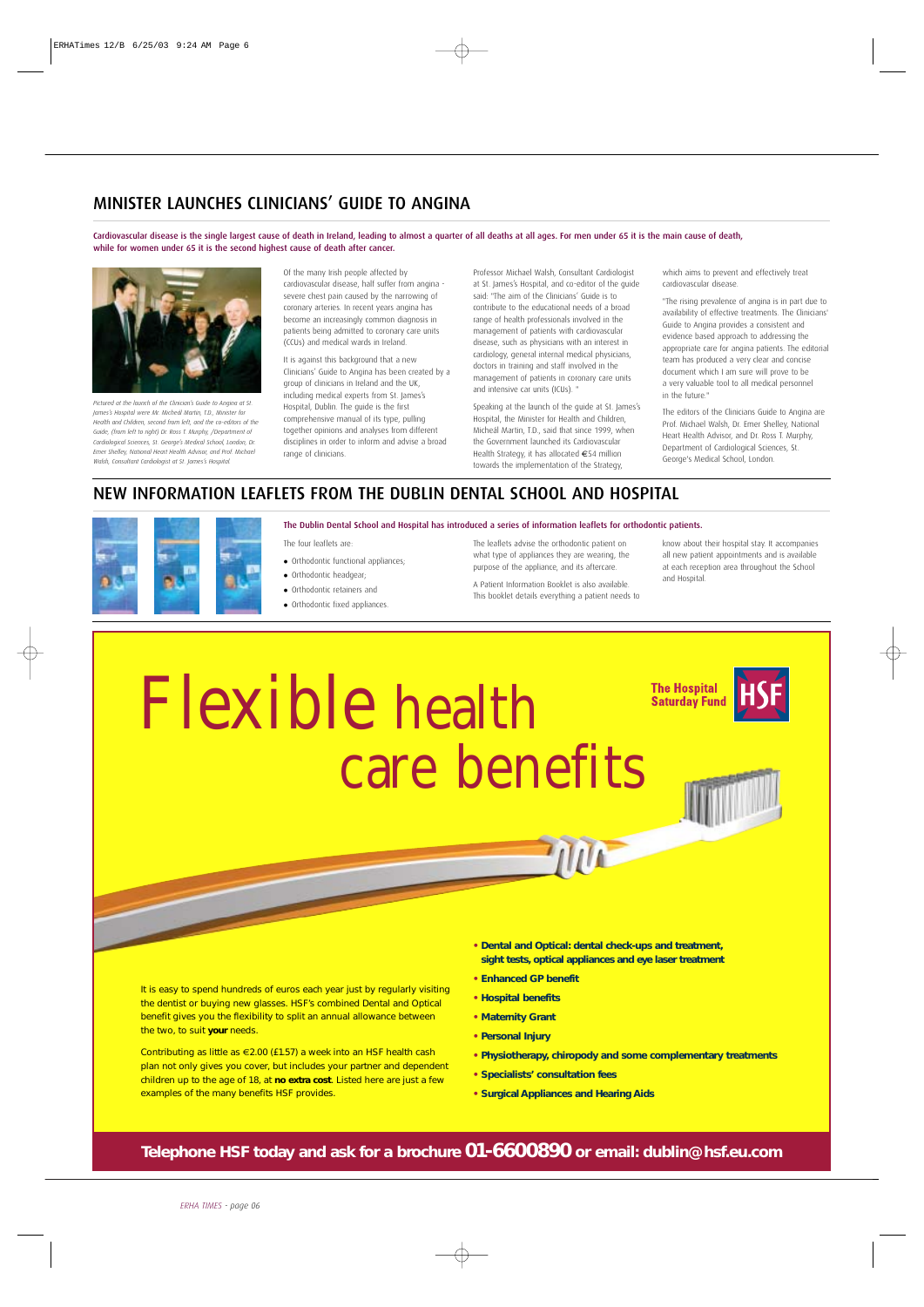## NUMBER OF RADIOTHERAPY TREATMENTS AT ST. LUKE'S HOSPITAL INCREASED BY OVER 6,000 IN 2002



The number of radiotherapy treatments at St. Luke's Hospital has increased by 6,136, from 70,262 patients in 2001, to 76,398 in 2002, according to Mr. Padraic White, Chairman of the hospital, at the launch of its Annual Report 2002 recently.

The figure represents a seven-fold increase when compared with a similar growth in numbers between 2000 and 2001. Furthermore, the proportion of clinically appropriate patients benefiting from complex cancer treatment, which involves detailed imaging of the cancer site and complex planning of radiation doses, has also been increased from 5% in 1997 to 35% in 2002.

Referring to the soon-to-be-published report of Minister Michéal Martin's Expert Group on Radiotherapy Services, the Chairman also expressed the hospital's desire to play its part in a network of regional centres of radiotherapy excellence and offered to make the specialist experience at St. Luke's available for the benefit of such centres of excellence around the country.

*Pictured, left, at the launch of the annual report for St. Luke's Hospital, were Mr. Padraic White, Chairman, and Prof Donal Hollywood, Medical Director, St. Luke's, visiting one of the hospital's linear accelerator machines with radiation therapist Jane McCartan.*

## TWO HOSPITALS CURTAIL SMOKING



*Tom Gorey, Hospital Manager, JCMH received the Silver Award for Tobacco control on behalf of the hospital from Professor Luke Clancy, Chairman, Irish Health Promoting Hospitals.*



*Maureen Bates, Nurse Out Patients, Kay Mulligan, Secretary, Health Promotion, Marie Carroll Browne, Secretary, National Network Health Promoting Hospitals.* 



Jo O'Rourke & Jean Molloy, Health Promotion and Theresa Olphert, Bed Manager, James Connolly **The Station Gessation Officer, James Connolly** *Jo O'Rourke & Jean Molloy, Health Promotion and Theresa Olphert, Bed Manager, Ja Memorial Hospital.*



#### Two hospitals in the east have moved to ban or restrict smoking within their premises.

The Mater Hospital has introduced a total ban on smoking within all hospital buildings on the campus. Up to now, small annexes to day rooms were designated as smoking rooms, but in effect this meant that the day rooms themselves were used as smoking facilities, which prompted the hospital management to introduce a total ban in the interests of the health and wellbeing of staff, patients and visitors.

Meanwhile, the James Connolly Memorial Hospital, Blanchardstown, has received a Silver Award for its tobacco control procedures from the European Network for Smokefree Hospitals. The hospital has indicated its commitment to creating a smoke-free environment by participating and registering with the European Network.

Smoking is now restricted to designated areas and the new hospital building will be smoke free. The award from the European Network was presented to Mr. Tom Gorey, Hospital Manager by Professor Luke Clancy, Chairman of the Irish National Health Promoting Hospitals Network.

Accepting the award Mr. Gorey said: "We are delighted to achieve this recognition and now in line with European guidelines and following consultation with staff and patients we have made the decision to go completely smoke free in our new hospital building. "

## LAUNCH OF REPORT ON HEALTH OF FINGLAS PEOPLE



Above: Mr. Brian Lenihan, Minister of State, DOHC; Mr. Dermot Lacey, Lord Mayor of Dublin, Cllr. John Stafford, Northern Area Health Board, and Maureen Windle, Chief Executive, Northern Area Health Board, attending the launch of "People Living in Finglas and their Health".

Above right: Attending the launch of "People Living in Finglas and their Health" were, Orla Treacy, Planning and Development; Jim Murphy, Secretary; Jim O' Sullivan; Mike Eagen, Information Officer; Paul Harrisson, Planning and Development and Gerry Hanley, Operations, all of the Northern Area Health Board.

Right:Attending the launch of the report on Fingals health needs were, Tom O'Dowd and Jillian Deady of Trinity College Dublin who co-authored the report, with James Gilleran and Phyllis Sheill.



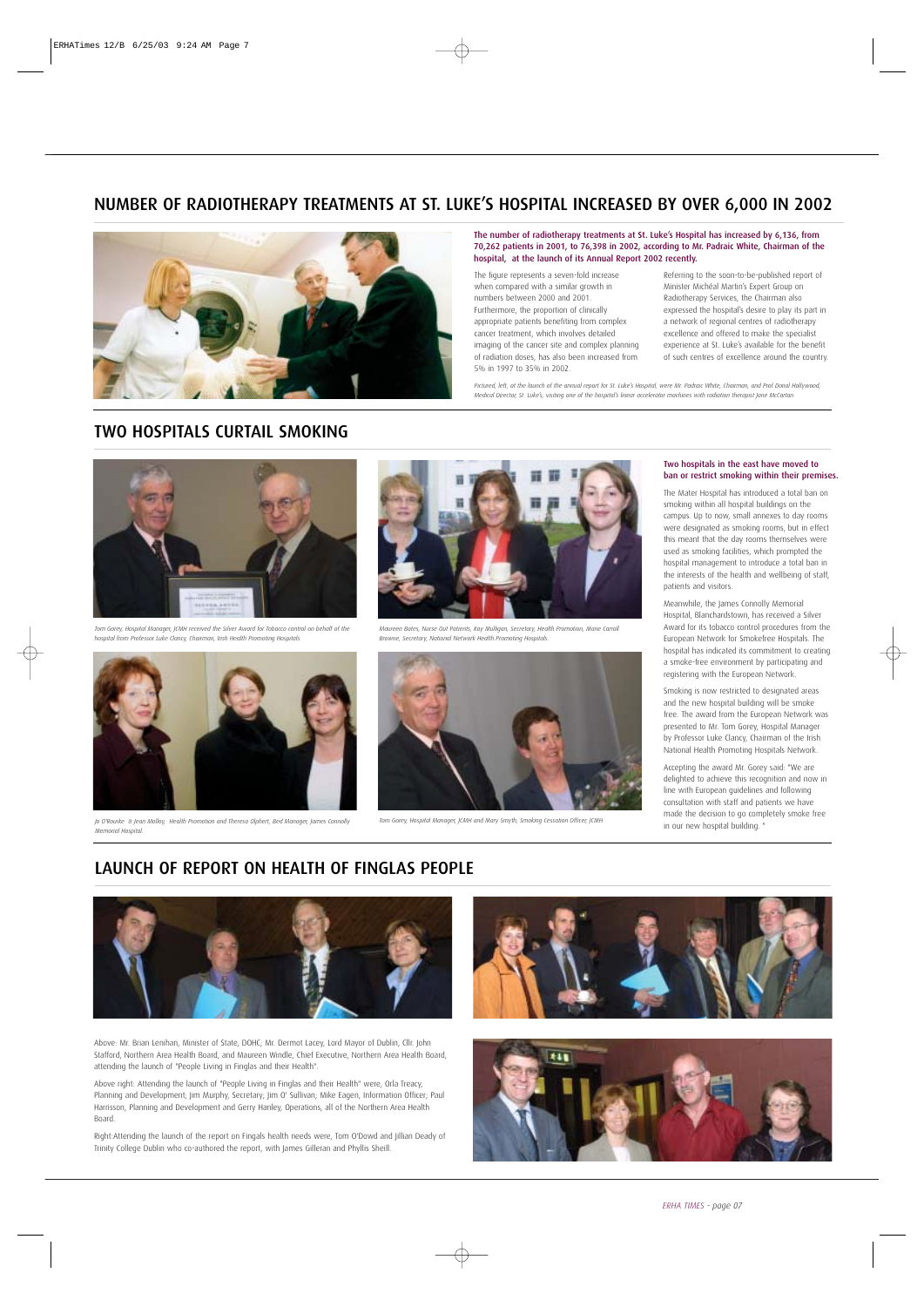## NORTH-SOUTH NURSING CONFERENCE: 'FROM VISION TO ACTION'



*The Minister of State at the Department of Health and Children, Mr Brian Lenihan, T.D., with the authors of the report "From Vision to Action", Chief Nursing Officer, Ms. Mary Mc Carthy, Department of Health and Children, (left) and Ms. Judith Hill, Department of Health, Social Service and Public Safety, Northern Ireland, far right. With them is keynote speaker Ms Marla E Salmon, Dean and Professor, Emory University, Atlanta*

A North-South Nursing Conference 'From Vision to Action: Strengthening the Nursing Contribution to Public Health' was held in Dublin recently. The conference was opened by the Minister for Children, Mr Brian Lenihan, T.D., who also hosted a reception in Dublin Castle for the participants.

The reception also marked the launch of the report 'From Vision to Action' by the Chief Nursing Officer Mary McCarthy, Department of Health and Children, and Judith Hill, Department of Health, Social Service and Public Safety, Northern Ireland. The report is the product of an 18-month North-South Nursing project that provides a nursing perspective on public health and identifies measures to enable nurses to work more effectively for public health.

The Minister congratulated both Chief Nursing Officers for their timely vision and action in establishing a North-South Nursing Group in accordance with the terms of Good Friday Agreement. The group previously published A Nursing Vision of Public Health, an all-Ireland statement on public health and nursing in 2001. The Minister said the conference not only celebrated the nursing contribution to public health but was also significantly symbolic of the new relations between the governments of the

North and South of Ireland.

The Minister praised nurses and midwives for their professional care-based client relationship. He said nurses and midwives are uniquely placed to ensure that the health services take on a more people-centred approach and went on to describe the challenges facing the Irish healthcare services since the publication of the health strategy Quality and Fairness.

He said that this was a time of unlimited potential for nurses and midwives, who must be "opportunistic". Increased nursing specialisation and the attendant opportunity for nurses to expand their scope of practice, the implication of nurse prescribing, and the training and wider deployment of health care assistants presented a unique challenge for nurses and midwives to redefine their roles and, in the process, to redefine healthcare delivery.

Senior leaders, policymakers, educationalists and practitioners in public health on the island of Ireland addressed the conference in Dublin Castle, which attracted in excess of 300 nurses and midwives from all parts of Ireland. The main theme of the conference From Vision to Action describes the movement from strategy development to implementation of contemporary nursing policy.

## MINISTER OF STATE ADDRESSES MENTAL HEALTH COMMISSION

The Minister of State at the Department of Health and Children Mr. Tim O'Malley, has addressed a meeting of the Mental Health Commission at which he paid tribute to the members and congratulated Ms Brid Clarke, former Assistant Chief Executive of the South Western Area Health Board, on her recent appointment as Chief Executive Officer. He wished her well in her new post.

The Mental Health Commission was established with effect from 5th April 2002 under the provisions of the Mental Health Act, 2001.

"The provisions Act bring Irish legislation in relation to the detention of mentally disordered patients into conformity with the European Convention for Human Rights and puts in place mechanisms by which the standards of care and treatment in our mental health services can be monitored, inspected and regulated", said Minister O'Malley.

The main vehicle for implementing the provisions of the new legislation is the Mental Health Commission, which is an independent statutory body. It is chaired by Dr John Owens, Consultant Psychiatrist and former Clinical Director of the Cavan/Monaghan Mental Health Service. Dr Owens has been to the forefront of innovation in mental health service delivery in recent years with the development, under his leadership, of the home-based treatment model in Cavan-Monaghan. Other members of the Commission include representatives of the medical, nursing and paramedical professions, voluntary bodies and mental health users.

"The primary functions of the Commission are to promote and foster high standards and good practices in the delivery of mental health services and to ensure that the interests of detained persons are protected", said the Minister.

Each decision by a consultant psychiatrist to detain a patient for psychiatric care and treatment on an involuntary basis and each decision to extend the duration of such detention will have to be referred to the Commission.



*Ms Brid Clarke*

The Commission will then arrange for an independent review of all such decisions by one or more Mental Health Tribunals, which will operate under its aegis. The review will focus on two issues - firstly, whether the person concerned is mentally disordered and, secondly whether the correct procedures were carried out in detaining him/her.

The Mental Health Tribunal will arrange, on behalf of the detained person, for an independent assessment by a consultant psychiatrist and will operate a legal aid scheme for patients whose detention is being reviewed. A tribunal will be empowered to order the release of a patient if it considers that he/she does not require to be detained involuntarily. The review of the Mental Health Tribunal will be independent, automatic and must be completed within 21 days of the detention/extension order being signed.

The Commission will be the registration authority for all hospitals and in-patient facilities providing psychiatric care and treatment. The existing office of the Inspector of Mental Hospitals will be replaced with the office of the Inspector of Mental Health Services. The Inspector will be required to visit and inspect all approved centres at least once a year. The Minister will be empowered to make regulations specifying the standards to be maintained in all approved centres and these will be enforced by the Inspector. The Inspector's annual report and review of the mental health services will be published along with the Commission's annual report.

## Derek Dockery Innovation Awards 2003

## Entries are invited for the 1st Derek Dockery Innovation Awards

The awards are designed to celebrate any innovation which has had an influence and delivered a positive outcome and has contributed to an improvement in health services.

The awards will be presented by Mr. Micheál Martin, T.D., Minister for Health and Children, on 23rd September 2003 in Dublin Castle.

Application forms and further details are available from:

Ciara Norton, Corporate Services, Eastern Regional Health Authority, Mill Lane, Palmerstown, Dublin 20, tel. 6201686, email ciara.norton@erha.ie.

Full details and updates are on display on our website www.erha.ie Last date for receipt of entries: Friday 6th June 2003

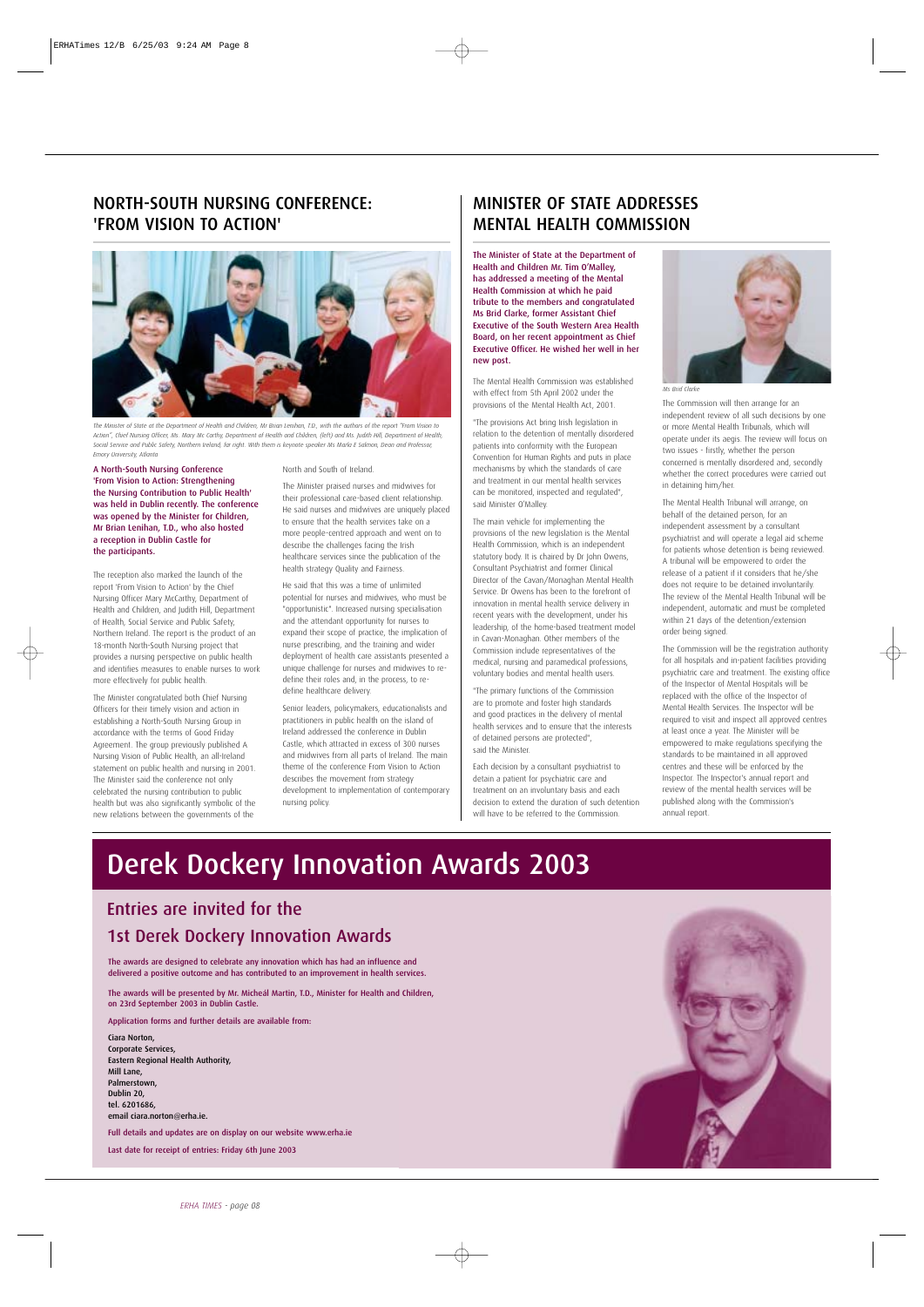## MINISTER LAUNCHES EXHIBITION OF RETIREES' ART

Enabling older people to participate to the maximum extent possible in all facets of life could improve their feelings of well-being and thereby contribute to their good health, Mr. Ivor Callely, T.D., Minister of State with responsibility for Services for Older People, said when he opened the Federation of Active Retirement Associations' Annual Nationwide Art Exhibition, recently.

The Minister expressed his admiration for the work of the various voluntary organisations, including the Federation of Active Retirement Associations, whose activities promote positive ageing in many different ways.

"My priority as Minister for Services for Older People is to ensure that all the issues facing

older people are addressed with a view to providing improved services befitting the older population whose contribution to society is fully acknowledged, " said the Minister.

He said it was important for older people to be able to participate to the maximum extent possible in all facets of life. Such activities served not only to provide engagement and inter-action between like-minded people, but also promote a sense of well-being that would be beneficial in reducing the effects of illness and loneliness. He said that the benefits of healthy ageing were accurately summed up by the words of one member who said: "I know I'm getting on, but I'm getting on with life".

#### Retired Staff Association

*Right: Ms. Teresa Egan, of the Retired Staff Association, with her sculpture 'A Hill to Climb' which was part of an exhibition at the Royal Hospital, Kilmainham, recently. Teresa is a member of the St. Michael's Art Group, which has been attending workshops in the Irish Museum of Modern Art and whose work has been exhibited there annually. The Retired Staff Association continues its programme of activities – a recent get-together featured afternoon tea at the Gresham Hotel.* 



## €4 MILLION FUNDING FOR DEVELOPMENT OF OUT-OF-HOURS CO-OPERATIVES

#### Mr. Micheál Martin T.D., Minister for Health and Children has announced funding of €4 million for General Practice Out-of-Hours Co-operatives.

The money is being allocated to the Eastern Regional Health Authority and each of the health boards, with the exception of the North Eastern Health Board, which already has a region-wide GP out-of-hours co-operative. This funding brings the Government's spending on these co-operatives to almost €50 million since their introduction in 2000. The ERHA is receiving almost €500,000 of the funding.

"There is presently an out-of-hours co-operative operating in every health board area. The funding now being provided will see the development of new co-operatives in Westmeath, Longford, Limerick City and County, Sligo, Leitrim, Wexford and Cork City. The funding will also allow for the expansion of existing cooperatives in Dublin and Galway", Minister Martin said. "General practice out-of-hours co-operatives,

which are a central component of the Governments Primary Care Strategy, are state supported, GP-run organisations, aimed at the provision of a structured out-of-hours general practitioner service. The co-operatives allow for vastly improved public access to GP services, while at the same time allowing GPs to regularise their out-of-hours commitment," Minister Martin said.

"The development of the out-of-hours cooperatives also has the potential to positively affect attendance patterns in Accident & Emergency Units through the provision of a more appropriate, easy-to-access primary care service" he added.



DUBLIN INSTITUTE of TECHNOLOGY

### Institiúid Teicneolaíochta Bhaile Átha Cliath

## **B.Sc Health Services Management**

#### **Four year part-time evening course.**

This course has been designed for the educational needs of personnel in the following areas:

• Medical Services • Health Services • Clinical Services (including nursing) • Support Services

Emphasis is placed on Health Services Management, Human Resource Management and Information Technology, also included is Economics and Finance.

### **Course commences September 2003.**

**For further details or application form contact:** The Secretary, Department of Continuing Professional Education, School of Management, Faculty of Business DIT Aungier Street, Dublin 2. Tel: (01) 402 3031 Fax: (01) 402 3083 Email: stephneymoore@dit.ie

## DIT *Living Learning*

**VISIT WWW.DIT.IE**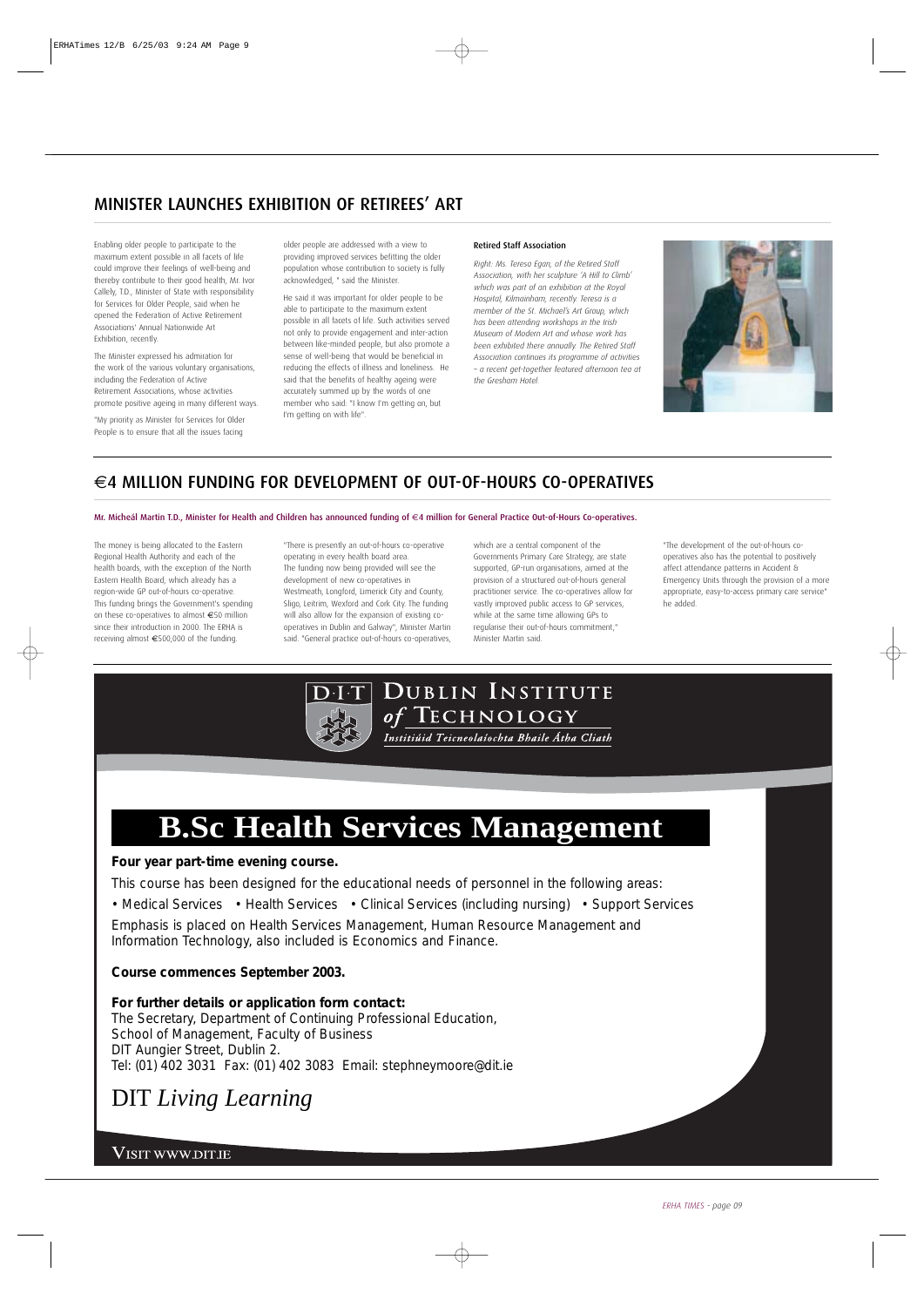## RESOURCE MANUAL FOR SUICIDE PREVENTION IN THIRD LEVEL COLLEGES LAUNCHED

The national increase in youth suicides, particularly among young men, has prompted the publication of a resource manual for mental health promotion and suicide prevention in third level institutions. The manual has been launched as part of the Mental Health Initiative, a pilot research project based in Trinity College.

The project is a partnership initiative between Trinity College and the Northern Area Health Board. Although the incidence of suicide among Irish college students is not significantly different to that of non-students, the third level setting provides an ideal opportunity in which to promote the mental health of young people.

The manual, including a training module, was developed for staff members at third level institutions. The materials can be adapted for use in other institutions to evaluate and implement best-practice methods and policy.

#### The manual includes:

- An introduction to the issues of suicide prevention within the context of mental health;
- Findings from the project, including recommendations, success factors and difficulties;
- Templates for creating policies, protocols and training modules; and
- Resources and contact details for information support and research.

The information is intended for all staff members, including lecturers, administrators, counsellors, housekeepers, security guards, doctors, chaplains, etc. The publication advocates a multidisciplinary approach to mental health promotion to encourage the well being of both students and staff.

The research proposal was jointly developed and managed by Deirdre Flynn, Director, Student Counselling Service, Trinity College and Teresa Mason, Resource Officer for Suicide Prevention, NAHB. The Northern Area Health Board and the National Suicide Review Group provided funding for the project. Additionally, the Department of Health and Children, and the Department of Education and Science funded the printing and distribution of the resource manual.

## RESEARCH ON DISABLED SIBLING IMPACT

The Daughters of Charity Service has engaged with the Children's Research Centre, Trinity College, to conduct research on the impact on children of growing up with a sibling with a

disability. An agreement between the Service and Trinity College is being drawn up and the project is expected to take about six months.

## ERHA REPORT FINDS HIGH LEVELS OF CLIENT SATISFACTION WITH COMMUNITY MIDWIFERY SCHEME

To date 800 babies have been born under the care of the Community Midwifery Scheme, 70 of them in their own homes, Mr. Micheál Martin, T.D., Minister for Health and Children said, when he joined staff, parents and babies in celebrating the success of the Community Home Birth and DOMINO service in the National Maternity Hospital in Holles Street recently.



*With the Minister for Health and Children, Mr. Michéal Martin, (second from right) are, from left, the Secretary Manager of the National Maternity Hospital, Holles Street, Mr. Michael Lenihan, the Master of the Hospital, Dr. Declan Keane, and the Director of Nursing and Midwifery, Ms. Maeve Dwyer.* 

Four years after its inception this service is going from strength to strength, the Minister said. He pointed out that the project was developed by the hospital to test the feasibility of offering a safe hospital outreach Home Birth and DOMINO service to women with low risk pregnancies.

Dr. Harold Brenner, who was commissioned by the ERHA to carry out an independent evaluation of the project, stated in his report that, on the basis of the very high levels of client satisfaction and the excellent clinical outcomes, a strong case could be made for the development of a similar service within the catchment areas of other maternity hospitals and units throughout the country.

The Minister also drew attention to the fact that clients of the Community Maternity Service had an 85% breastfeeding rate compared with the national rate of 36.9%, as reported in the recently published Report on the Peri-natal Statistics for 1999.

Mr. Martin said he welcomed the opportunity to endorse the success of a service initiative that so closely mirrors the vision of the Health Strategy, in that it is family-centred, it offers an excellent quality of care, it is cost effective and it is linked to a continuous auditing process, which is in line with best evidence-based practice both nationally and internationally.

## 'STANDARDS IN CHILDREN'S RESIDENTIAL CENTRES IMPROVING'

There are approximately 4,500 children in the care of the state last year, most lived in foster care, and about 13% lived in children's residential centres. The Annual Report 2002 of the Social Services Inspectorate published recently has concluded that standards in children's residential centres have improved. Day-to-day care in children's residential centres was good. Inspectors were impressed with the overall warmth and care shown by staff. Children had a high rate of attendance at school and had a choice of hobbies and recreational activities.

The Inspectorate examined 57 Health Board-run children's residential centres between its establishment in 1999 and July 2002. Overall, children were safe and well cared for and had contact with their families. Children told inspectors they felt cared for, and that they trusted the staff.

However the Inspectorate found that improvements were needed in planning what type of care was best for individual children and having those placements available. They had serious concerns about the young age of some of

the children in the centres – 43% of these were less than 12 years of age. The reason given for their being in residential care was that they were with their brothers and sisters or there was a lack of foster care.

More children in this round of inspections had a care plan where key people, including the child, decided what type of care was best, but Inspectors found that the quality of plans needed to improve, particularly in deciding if the child still needed to be in residential care and in preparing young people to leave care.

Health boards that had a range of placements to offer children in care, for example foster care placements, and community based and high support residential centres, were able to provide better care for the children who need it.

The Inspectorate is due to be established on a statutory basis this year.

The Annual Report is available on the Inspectorate's website at www.issi.ie.

## APPOINTMENTS

Three new Assistant Chief Executives appointed to South Western Area Health Board



*Martin Rogan* 

*Martin Rogan has worked in the Health Services in Community Psychiatry and as a Nurse Manager and Nurse Teacher. He has been Director for Mental Health & Addiction in the SWAHB since 2000. In his new role Martin will be responsible for Mental Health, Addiction, Social Inclusion, Environmental Health, Intercountry Adoption and the Public Health Laboratory.*



*Regina Buckley Assistant Chief Executive, South Western Area Health Board, Regina qualified as a General Nurse from St. Vincent's Hospital, Elm Park, and as a Midwife from St James's Hospital. Following a wide range of nursing experience she was appointed Director of Public Health Nursing in the Eastern Health Board and*

*subsequently as Director of Disability Services in the South Western Area Health Board. She has completed a BSc in Management and a MA from Trinity College.*



*Ray Mitchell*

*Ray, who previously worked with the North Eastern Health Board, has been Director of Communications with the SWAHB since its establishment in 2,000 and has played a significant role in developing the Board's image and the promotion of its services.* 

### NEW BOARD MEMBER



*Cllr. Jim Daly has replaced Cllr. Charlie O'Connor TD on the Board of the Eastern Regional Health Authority. His appointment follows Cllr. O'Connor's resignation on his election to the Dail. Cllr. Daly was nominated by South Dublin County Council.*